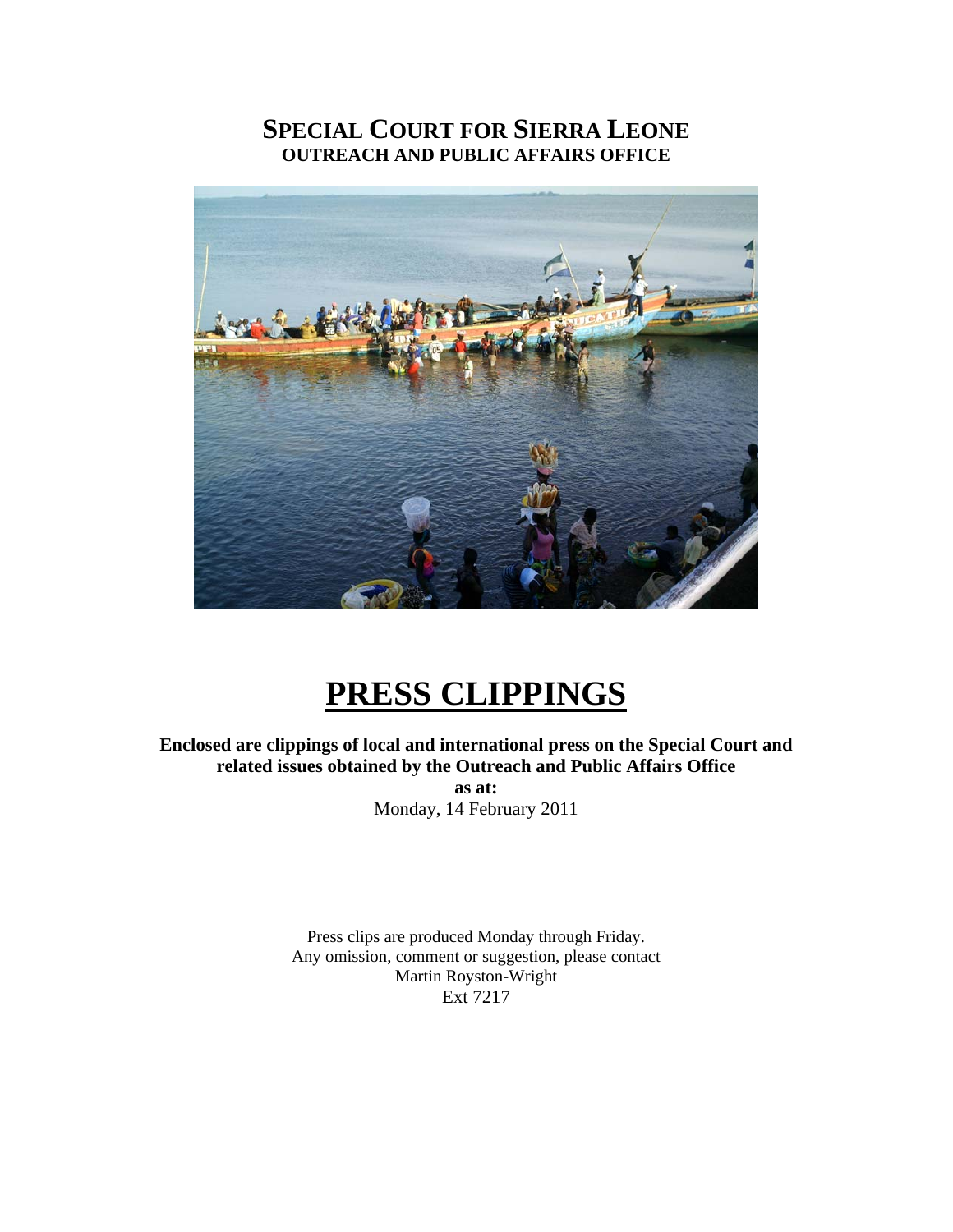| <b>Local News</b>                                                                       |             |
|-----------------------------------------------------------------------------------------|-------------|
| Charles Taylor's War Crimes Trial Extended in The Hague / The Satellite                 | Page 3      |
| <b>International News</b>                                                               |             |
| Interview with Taylor's Lead Counsel / BBC World Service Trust                          | Pages 4-5   |
| S. Leone Keeps Watch as Theatrics Rage in Taylor Trial / Agence France Presse           | Pages 6-7   |
| Taylor War Crimes Trial Delayed / Voice of America                                      | Page 8      |
| Judges Delay End of Charles Taylor Trial / Agence France-Presse                         | Pages 9-10  |
| Charles Taylor Trial Extended / Radio Netherlands                                       | Pages 11-12 |
| Charles Taylor Allowed to Appeal Over Documents / Reuters                               | Page 13     |
| Taylor Trial Adjourned Pending Defense Appeal / Associated Press                        | Page 14     |
| Taylor Trial Adjourned Pending Defense Appeal / Associated Press                        | Page 15     |
| Charles Taylor Lawyer Granted Additional Time to Present Case / Deutsche Presse-Agentur | Page 16     |
| Charles Taylor war Crimes Trial Extended in The Hague / BBC                             | Pages 17-18 |
| Cassese Says Bellemare Slow in Indicting Hariri Assassins / Al Arabiya                  | Pages 19-20 |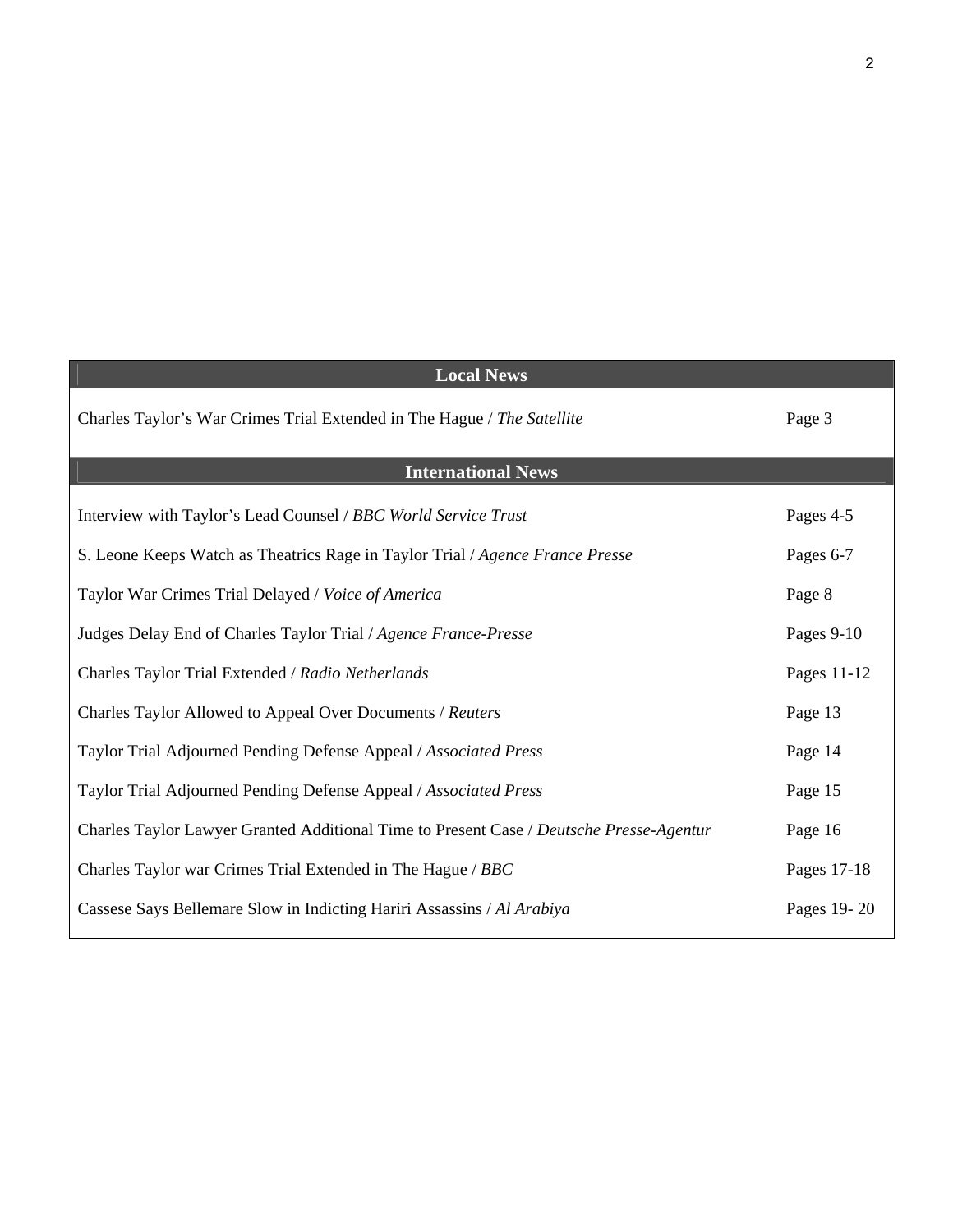# **CHARLES TAYLOR WAR CRIMES TRIAL EXTENDED IN THE HAGUE**

The war crimes trial of Liberia's former President Charles Taylor has been extended after judges said they would decide on a defence appeal. Friday was due to be the last day of the trial, which began in 2007.But defence lawyer Courtenay Griffiths stormed out of court this week after judges refused to accept the late submission of a document. Mr Taylor denies 11 counts including murder, rape, and using child soldiers during the civil war in Sierra Leone.He is accused of arming and controlling the Revolutionary United Front (RUF) rebels during a 10-year campaign of terror conducted largely against civilians. The RUF became infamous for hacking off the limbs of their victims, and using rape and murder to terrorise the population. One of the reasons why Courtenay Griffiths missed the 14 January deadline for the submission of the final trial brief was that new evidence came to light.A Wikileaks cable that was published in December 2010, corroborated Charles Taylor's long-standing allegation that powerful Western countries, including the United States and Britain, were "out to get him", in the words of Mr Griffiths. The defence may be arguing that this has become a political trial, but the thrust of the prosecution's summing-up this week was that Mr Taylor was the central figure, "the critical actor" and "the godfather", during his support for the Revolutionary United Front (RUF) rebels in Sierra Leone during the "campaign of terror" there in the 1990s. The Open Society Initiative, a non-governmental organisation that has been monitoring this case, says the trial of Mr Taylor boils down to one question: Was the former Liberian president behind the mayhem and crimes committed in Sierra Leone?Mr Taylor and his lawyers were upset at the court's refusal to accept a 500page written summary of the trial that was submitted late."What we were trying to do is ensure we get some semblance of justice out of this and it's turned into this personalised attack on us," Mr Griffiths told reporters outside the court on Wednesday. "I find it totally despicable."The defence team has now been granted leave to appeal. The BBC's Peter Biles in The Hague says after that appeal has been heard - perhaps within the next two weeks - the defence will still need to discuss whether it will be allowed to present closing oral arguments. The separate issue over the apology demanded by the judges from Mr Griffiths is potentially a disciplinary matter and has been deferred until 25 February, he says.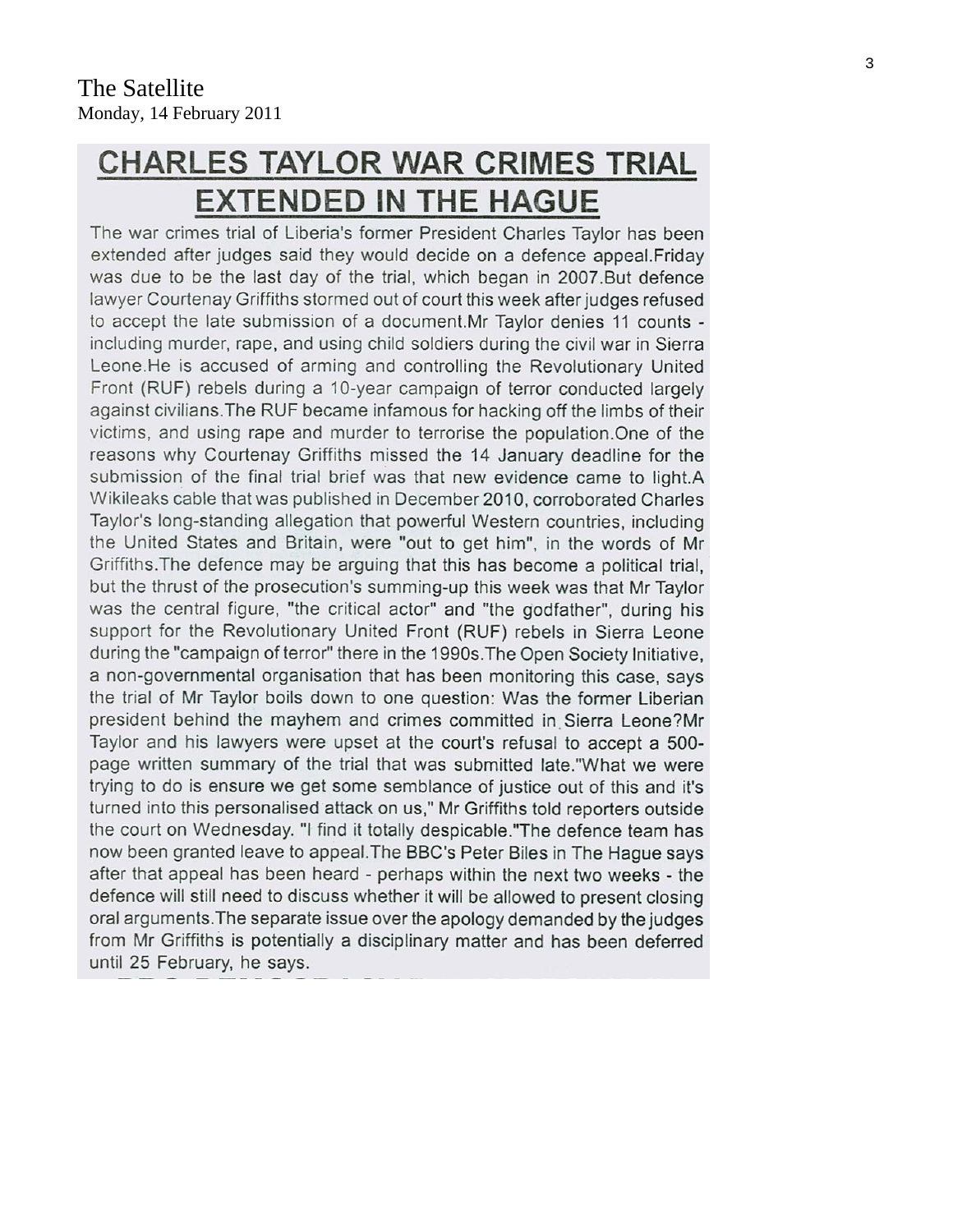Friday, 11 February 2011

#### **Interview with Taylor's Lead Counsel**

Following the recent development in the ongoing trial of former president of Liberia Charles Taylor in The Hague, Taylor's lead defence lawyer Courtenay Griffiths on the 8th February, walked out of court saying he will not be part of the final trial brief because according to him, the court has not been fair with his client as their final trial brief was not accepted.

Taylor's defence counsel was twenty days behind the schedule time of submission. The court says it is a violation of court order for failing to submit their Final trial brief on time Mr. Griffiths says the court has not been just to his client. Via telephone interview, the BBC World Service Trust Mariama Khai Fornah asked Mr. Griffiths from The Hague to explain what the reason for their late submission

GRIFFITHS: Well the delay was due to the fact that after the timetable was set by the Court on the  $22<sup>nd</sup>$  of October of last year, a number of issues arose which we brought up with the Court. And by the 14<sup>th</sup> of January none of those issues had been resolved by the Court. And it's normal practice that one doesn't submit a final brief or argument until such time as all outstanding issues have been resolved by the Court. And that's why we didn't file by the  $14<sup>th</sup>$ . [Indistinct] the delay was only 20 day, and in the context of a trial lasting three years, we think it's totally unreasonable of the Court to say they won't receive our final written brief.

Now Mr. Griffiths, this was something you should have filed earlier, but you did 20 days outside the deadline set by the Trial Chamber it its 22 October scheduling order.

GRIFFITHS: Yes, I appreciate that, but there was good reason for us not filing on the 14<sup>th</sup>, because at that time the Court had not decided on a number of motions [indistinct] matters which we wanted to include in our final brief. How could we complete that brief when there were so many outstanding issues?

What are some of these issues you are talking about here?

GRIFFITHS: Well for example, we had asked for the Court to allow us to re-open our case to call four witnesses about whom fresh information had come to light as to inducements received by them from the Prosecution. Furthermore, some code cables had been released in December which suggested that the Special Court for Sierra Leone was less than independent of the US Government, which is a point we've been making from the word go. So I think that it was perfectly reasonable for us to say to the Court, let us wait until these issues have been resolved before we can move to any kind of final arguments.

Mr. Griffiths, the Court is now seeing your actions as a willful breach of Court orders.

GRIFFITHS: Yes, it's a matter of principle, because as far as we're concerned we are here to protect Mr. Taylor's interests, and his rights under Chapter 17 of the Statute which established this court guarantees him an adequate time and facility to prepare his case, and that is what we've been denied, which is why on that point of principle – it's not a question of ignoring a court order; it's a case of acting in the best interests of the Accused.

The Court's action, and remarks made by Justices Lussick and Doherty, was as a result of a response to your submission, that in the absence of your final brief you were not going to be part in the oral submission. How can you comment on this?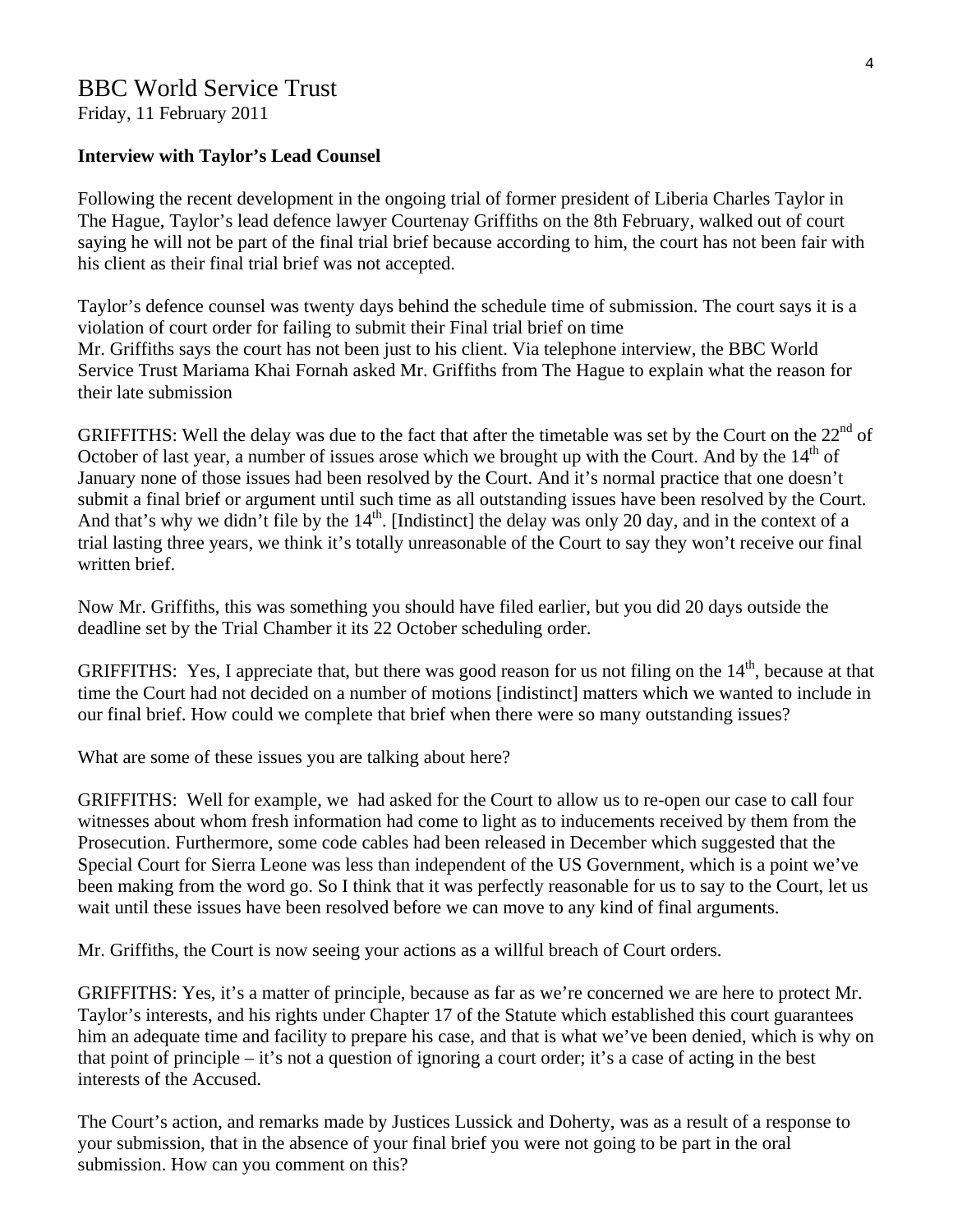GRIFFITHS: Well the fact of the matter is, if the Judges are not prepared to listen to, or see our closing submission, it means then that they've totally rejected the Defence case. In that [aspect], why do I need to be in court? My presence there now serves no purpose, because they've already rejected our case.

Well now Mr. Griffiths, how is this going affect your client's case?

GRIFFITHS: Well, I mean, I think you should address that question to Justice Lussick and Justice Doherty, because effectively they're now going to decide on the guilt of Mr. Taylor without hearing an argument from us. So of course it's going to affect his case.

You are Mr. Taylor's Lead Counsel and you are speaking on behalf of your client. That's why I'm posing this question to you.

GRIFFITHS: Well, as I say, at the end of the day, when I was asked whether or not the position adopted by Justice Lussick and Justice Doherty reflects their view as to the guilt or innocence of Mr. Taylor. It may well be that they don't need to look at the Defence case because they've already decided he's guilty. I don't know.

Now the court is claiming that you are always in the habit of disobeying the court. Is that not a stain in your profession as Lead Counsel?

GRIFFITHS: No, no, no, Mariama, there can be no suggestion that I'm in the habit of disobeying the Court. I have always cooperated with this tribunal from the word go. That has always been the case. And when one compares the Taylor trial with other trials 4:15

*That was the BBC WST Mariama Khai Fornah talking there to Taylor's lead defence counsel Courtney Griffiths from The Hague.*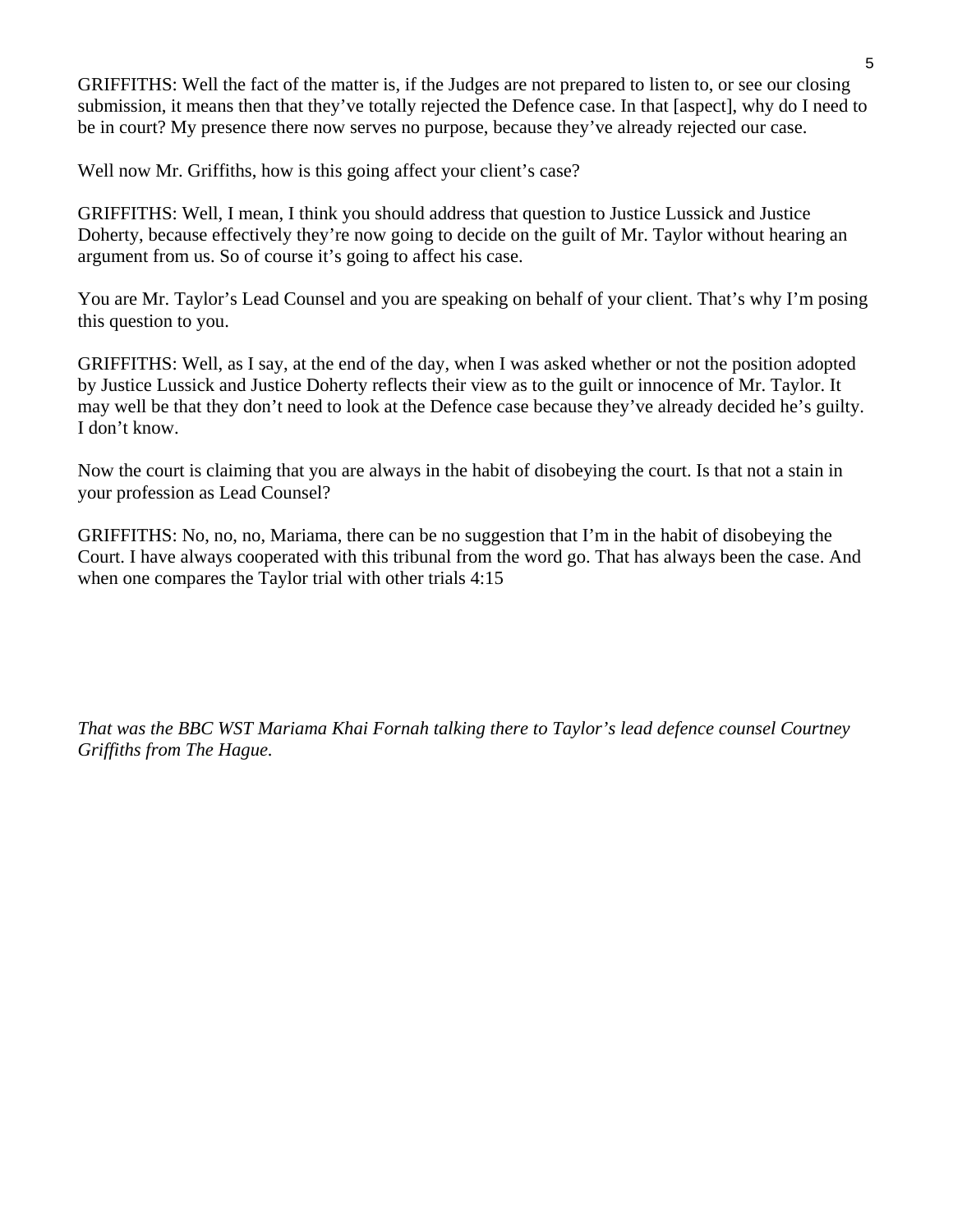# Agence France Presse

Sunday, 13 February 2011

#### **S. Leone keeps watch as theatrics rage in Taylor trial**

By Rod Mac Johnson (AFP)

FREETOWN — As Charles Taylor's war crimes trial was delayed Friday amid legal wrangling, victims of his alleged crimes in Sierra Leone watched from afar, hoping that justice will be done. Next month will mark 10 years since the start of the gruesome civil war in this west African nation, where rebels waged a campaign of murder, maiming, rape and looting in what was one of the most brutal conflicts in modern times.

"At precisely this time during the war, people were being killed, houses torched, amputation was everywhere and raping was the order of the day, all attributed to the works of Taylor," said Sulaiman Turay, a middle-aged mechanic in Freetown who was forced to flee the rebels and live in the wilds for four months in 1998.

Taylor, the ex-president of Liberia, has been accused by at the Special Court for Sierra Leone in the Netherlands of arming the rebels in exchange for illegally mined so-called "blood diamonds." The three-year trial has seen glamour, with testimonies from model Naomi Campbell and actress Mia Farrow on dodgy diamond deals, and made-for-television drama with the former warlord storming out of court this week.

It was delayed indefinitely on Friday, as the court granted Taylor's lawyers leave to appeal an earlier decision refusing the late filing of a defence document.

Despite the drama and delays, Turay said the trial is a "reminder that the world should not forget the atrocities that were waged on the civilian population."

The 62-year old Taylor has pleaded not guilty to 11 counts of war crimes and crimes against humanity such as sexual slavery and the use of child soldiers.

Prosecutors have tried to prove he armed and supported Revolutionary United Front (RUF) rebels in exchange for illegally mined so-called "blood diamonds" during the war which claimed some 120,000 lives in the 10 years to 2001.

Amadu Sankoh, a farmer before he was ambushed in the southern town of Pujehun in 1999 and had his left hand chopped off by rebels, has been following screenings of the trial at the UN backed Special Court venue in Freetown.

"I hope the trial will conclude soon so that all who suffered would put the incident behind us and move forward," he told AFP.

An executive member of the Sierra Leone Amputee Association, Thomas Lahai, has followed the trial impatiently, and has little pity for Taylor.

"Taylor is being haunted by his conscience," he says. "He knows that no means of wrangling would get him off the sword of justice and the net of retributive justice is slowly closing in."

A decade after the end of the war, the battered country remains one of the world's poorest despite its natural resources.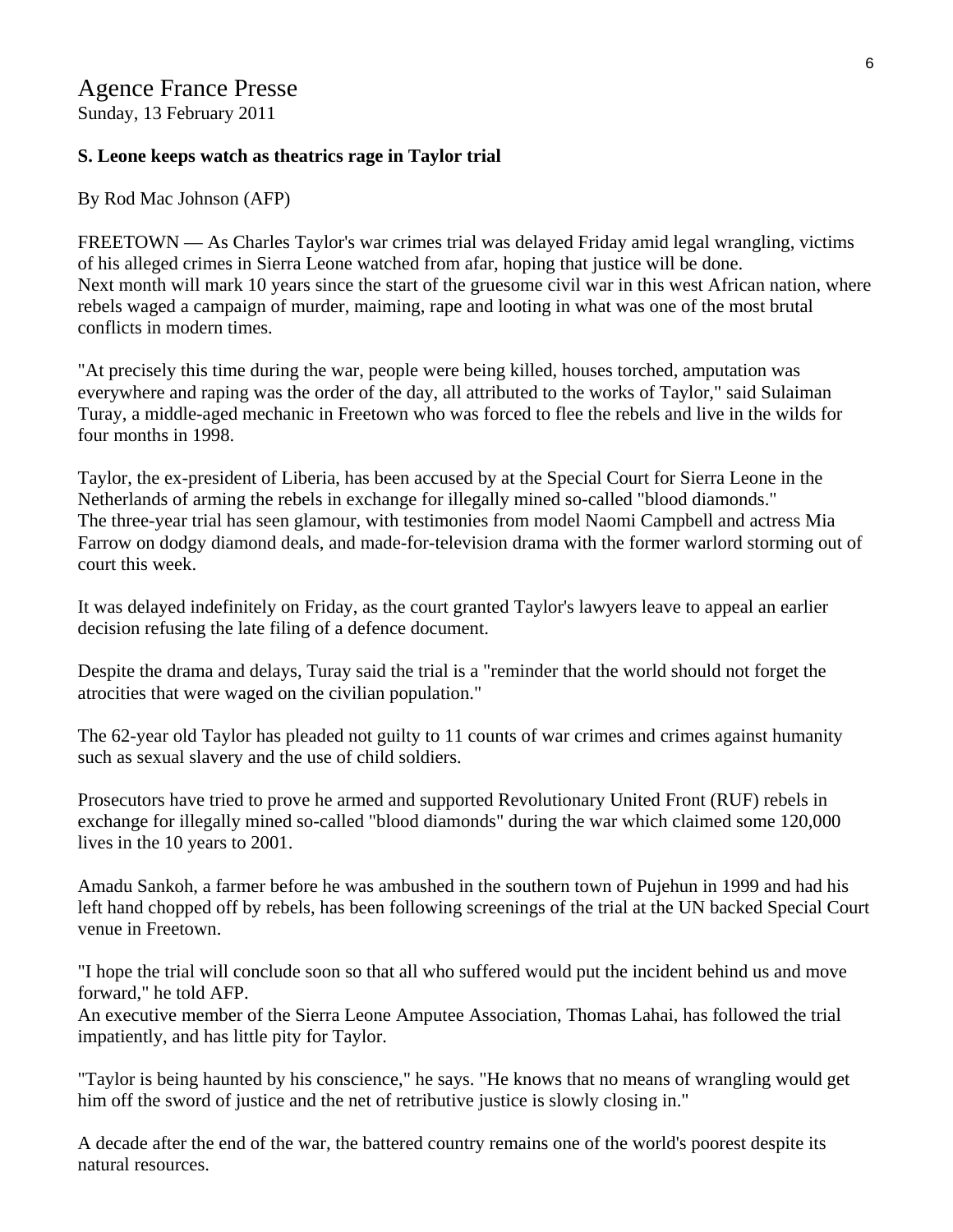"I am struggling to find a means of survival and how I can stretch the Leones (the national currency) to cook a daily meal for myself and three children," said single parent Henrietta Samuels. "And you are asking me about a trial and Charles Taylor?"

But, despite waning interest in the trial as rising food prices become the main problem, the secretarygeneral of local NGO Justice for All, Dennis Foray, said "the mood has not dampened the demand for justice to prevail."

"Just mention the name Charles Taylor and people are apt to come alive to ask what is the state of the trial. Victims are living with the scars of the war which they blame on (Taylor's) quest for blood diamonds. His present manoeuvre is just a ploy."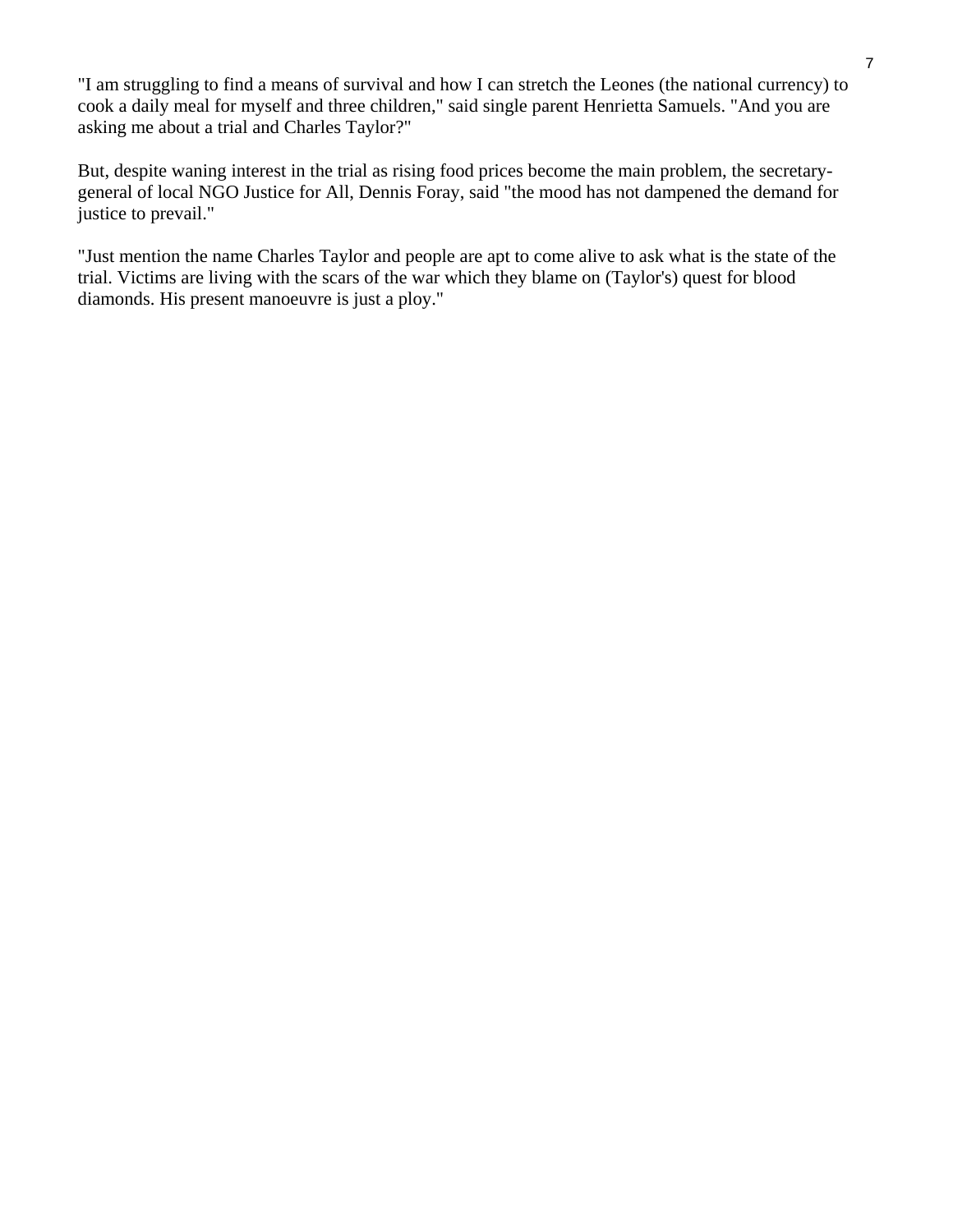## Voice of America Friday, 11 February 2011

#### **Taylor War Crimes Trial Delayed**



#### **Photo: AP**

*Former Liberian President Charles Taylor awaits the start of the prosecution's closing arguments during his trial at the U.N.-backed Special Court for Sierra Leone in Leidschendam, February 8, 2011.* 

Judges at the Hague have indefinitely delayed the war crimes trial of former Liberian President Charles Taylor and allowed the defense to appeal a key ruling in the case.

Mr. Taylor's three-year trial accusing him of instigating murder and widespread crimes during the brutal civil war in neighboring Sierra Leone in the 1990s had been expected to end on Friday. Instead, the three judges a t the Special Court for Sierra Leone adj ourned the case.

The court ruled that Mr. Taylor's defense lawyers could appeal its earlier decision refusing to let them submit a nearly 600-page document summarizing the defense case because they filed it 20 days late. Defense lawyer Courtenay Griffiths later told reporters that he would file the appeal with the court's appeals chamber next Tuesday or Wednesday and he hoped to get a ruling a week later.

Mr. Taylor, the first African leader to stand trial for war crimes, is accused of overseeing a campaign of murder, rape, mutilation, sexual slavery and conscription of child soldiers during the civil war in Sierra Leone from 1991 to 2002. The 62 year-old former head of state has denied the charges.

Prosecutors have alleged that Mr. Taylor, from his seat of power in the Liberian capital, Monrovia, directed Sierra Leone's Revolutionary Front to get "blood diamonds" illegally mined with slave labor. The rebels were notorious for hacking off the limbs of their enemies and more than 120,000 lives were lost during the civil war.

Prosecutor Brenda Hollis described Mr. Taylor this week as "a man with an insatiable greed for wealth and power."

A final ruling in the case is expected later this year.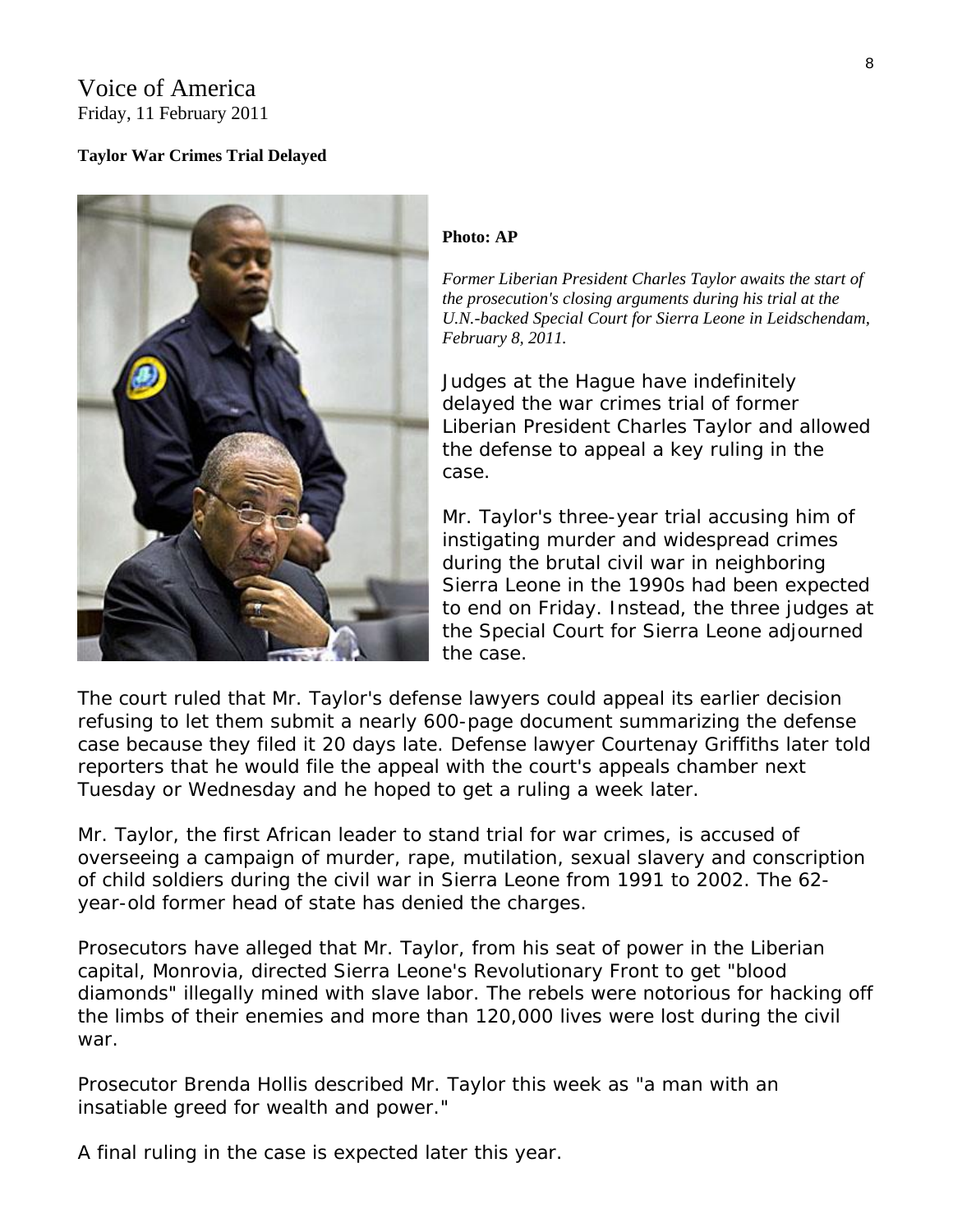## Agence France-Presse Friday, 11 February 2011

#### **Judges delay end of Charles Taylor trial**

LEIDSCHENDAM, Netherlands — Judges on Friday adjourned indefinitely the three-year-old trial of Liberian ex-president Charles Taylor on charges of arming rebels who killed and maimed Sierra Leone citizens.

Instead of closing the trial, as scheduled, the Special Court for Sierra Leone granted Taylor's lawyers leave to appeal an earlier decision refusing the late filing of a defence document.

"The trial chamber will stand over the proceedings until the appeals chamber will deliver their verdict," presiding judge Teresa Doherty said in Taylor's absence. "This hearing is adjourned sine die."

Taylor, 62, has pleaded not guilty to 11 counts of war crimes and crimes against humanity.

He sent a notice to the court on Friday waiving his right to be present. His lawyer, Courtenay Griffiths, was in court as ordered by the judges after storming out of their courtroom earlier in the week.

"Reason has finally been able to prevail," Griffiths told journalists outside the courtroom in Leidschendam, near The Hague, of the decision to allow his appeal.

It was not clear by how much the process will delay the trial closure, but Griffiths said he intended to file the appeal by Tuesday or Wednesday next week.

"Hopefully, thereafter, we will have a result (from the judges) by the following week," he said.

"We do not want the trial lasting a day longer than it needs to," Griffiths' defence team colleague, Terry Munyard, told the judges earlier.

The prosecution said this week that Taylor armed Revolutionary United Front (RUF) rebels who staged one of the most brutal conflicts in modern times in exchange for illegally mined so-called "blood diamonds".

The Sierra Leone civil war claimed some 120,000 lives in the 10 years to 2001, with RUF rebels, Taylor's "surrogate army", mutilating thousands of civilians by hacking off their limbs.

He "was in charge of, put in place, directed, nurtured and supported the campaign of terror" against the people of Sierra Leone, prosecutor Brenda Hollis told judges on Tuesday, describing Taylor as "a man with an insatiable greed for wealth and power."

Taylor and his lawyer were absent from the court for most of Tuesday for the prosecution's closing arguments, and again on Wednesday, the day set aside for those of the defence.

Their absence was a mark of protest, with Griffiths storming out of the courtroom accusing the court of "injustice" for refusing to accept his filing, 20 days late, of a written summary of Taylor's defence.

This is the decision he has now been granted leave to appeal, though Hollis argued the defence should not be given another shot at closing, oral arguments.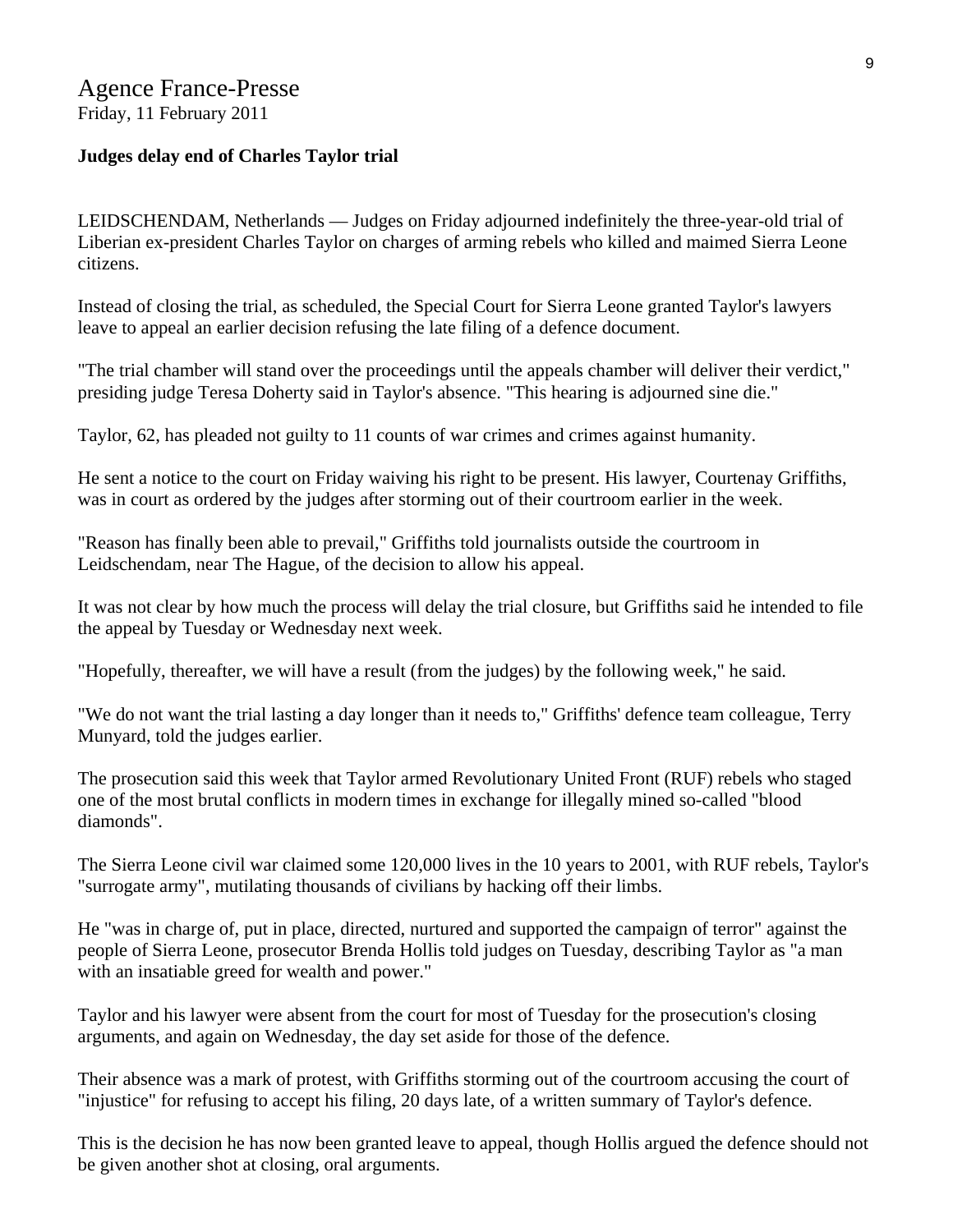The failure to have done so was due to the "wilful, knowing, conscious choices of the accused", said the prosecutor, accusing the defence team of trying "to assert their control over the proceedings ... to impose their conditions on the proceedings".

Friday was supposed to have seen final rebuttal arguments from both parties, followed by the closing of the trial and the judges retiring to consider their judgment -- which the court has stated is expected mid-2011.

Instead, most of the morning was taken up by a judges' directive for Griffiths to apologise for Tuesday's walkout or risk "sanctions".

His colleague, Munyard, asked the judges for a two-week delay of the disciplinary matter, saying the charges were "extremely serious" and Griffiths needed to find a "suitably qualified lawyer".

His request was granted.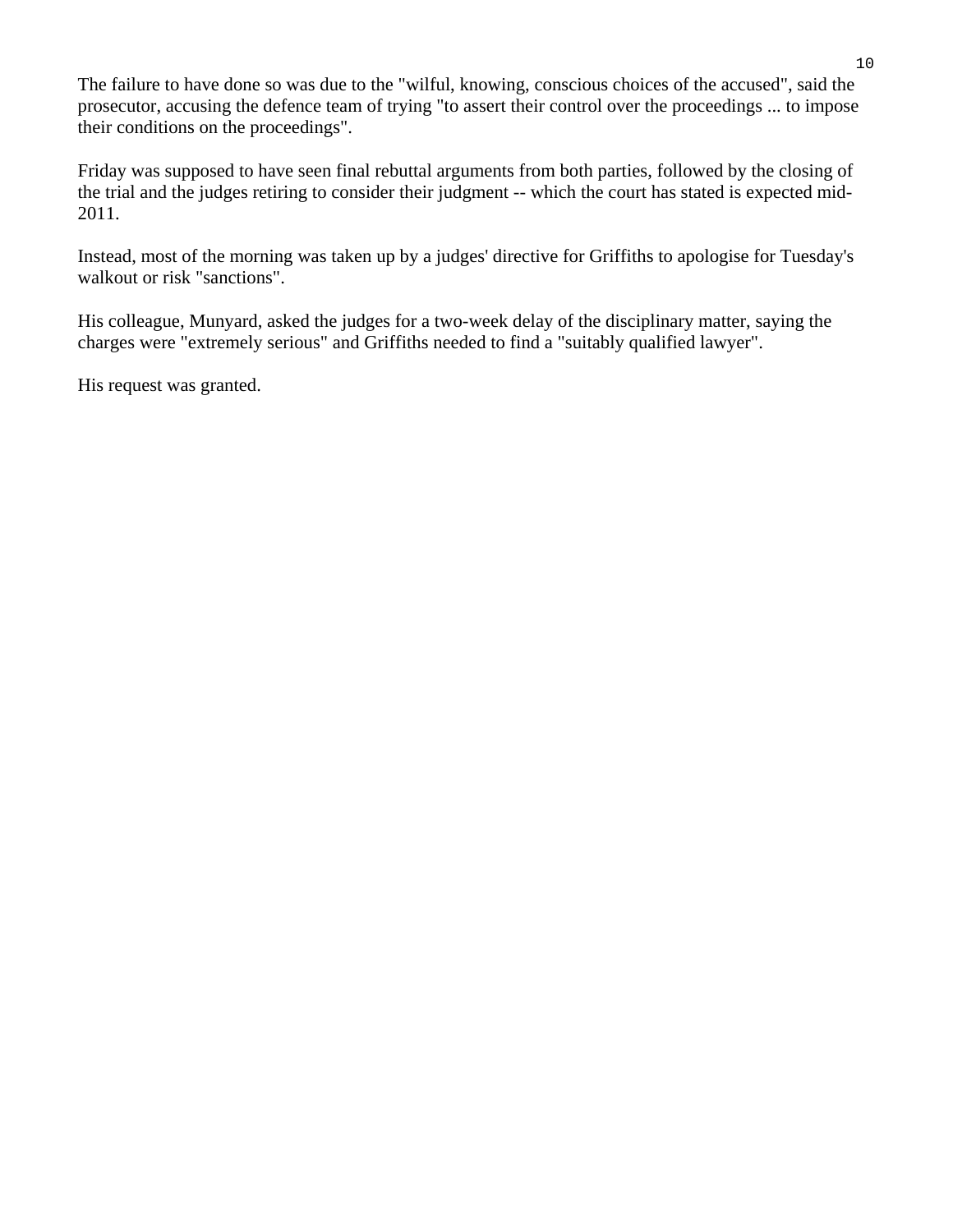## Radio Netherlands Friday, 11 February 2011

## **Charles Taylor trial extended**

The trial of the former Liberian President Charles Taylor was extended on Friday. Additional time was given to the defence to appeal against the judges' decision to decline their final summary of evidence.

Additionally, the court adjourned for two weeks to solve the separate issue of Taylor's lawyer storming out of court last Tuesday.

"The trial chamber will stand over the proceedings until the appeals chamber delivers its verdict," presiding Judge Teresa Doherty said, adjourning the hearing.

Taylor did not appear at the Special Court for Sierra Leone at what was supposed to be the last day for hearing final statements by defence and prosecution.

"Mr. Taylor has waived his right to not appear before the court," said defence co-counsil Terry Munyard.

Taylor's lawyer Courtenay Griffiths was at the courtroom, but did not say a word. After walking out of the courtroom on Tuesday, opposing the judges' decision to not accept his late filing of the final summary of defence evidence, the judges expected him to apologize before the court.

Instead, the defence co-counsel Terry Munyard asked the judges to give the defence team time to find a "properly experienced counsel" for Griffiths and deal with the happenings of this week.

Munyard did not want to specify whether Griffiths will apologize to the court.

Prosecutor Brenda Hollis insisted that this is a "willing and knowing waiver" of the defence to present their evidence at the final stages of the trial.

Munyard insisted that the defence will "do everything to be as expeditious as possible."

#### **Courtroom drama**

Judges at the SCSL decided Monday they will not accept the defence's final summary of evidence because it was filed 20 days late.

After a heated row with the judges and leaving the courtroom on Tuesday, Griffiths claimed that it is not in his client's best interest to take part in the closing arguments.

Two hours later, Taylor refused to return to the courtroom after the morning coffee break.

Wednesday morning Taylor and his lawyer did not appear in court. After the hearing, Griffiths told the reporters the defence would not cooperate with the trial, "unless and until these judges are prepared to accept the defence final brief and so be in a position to consider our arguments."

"As far as we are concerned it would be totally illegitimate for us to get involved in this stage," Griffiths told journalists.

He filed a bid Wednesday to appeal against the ruling.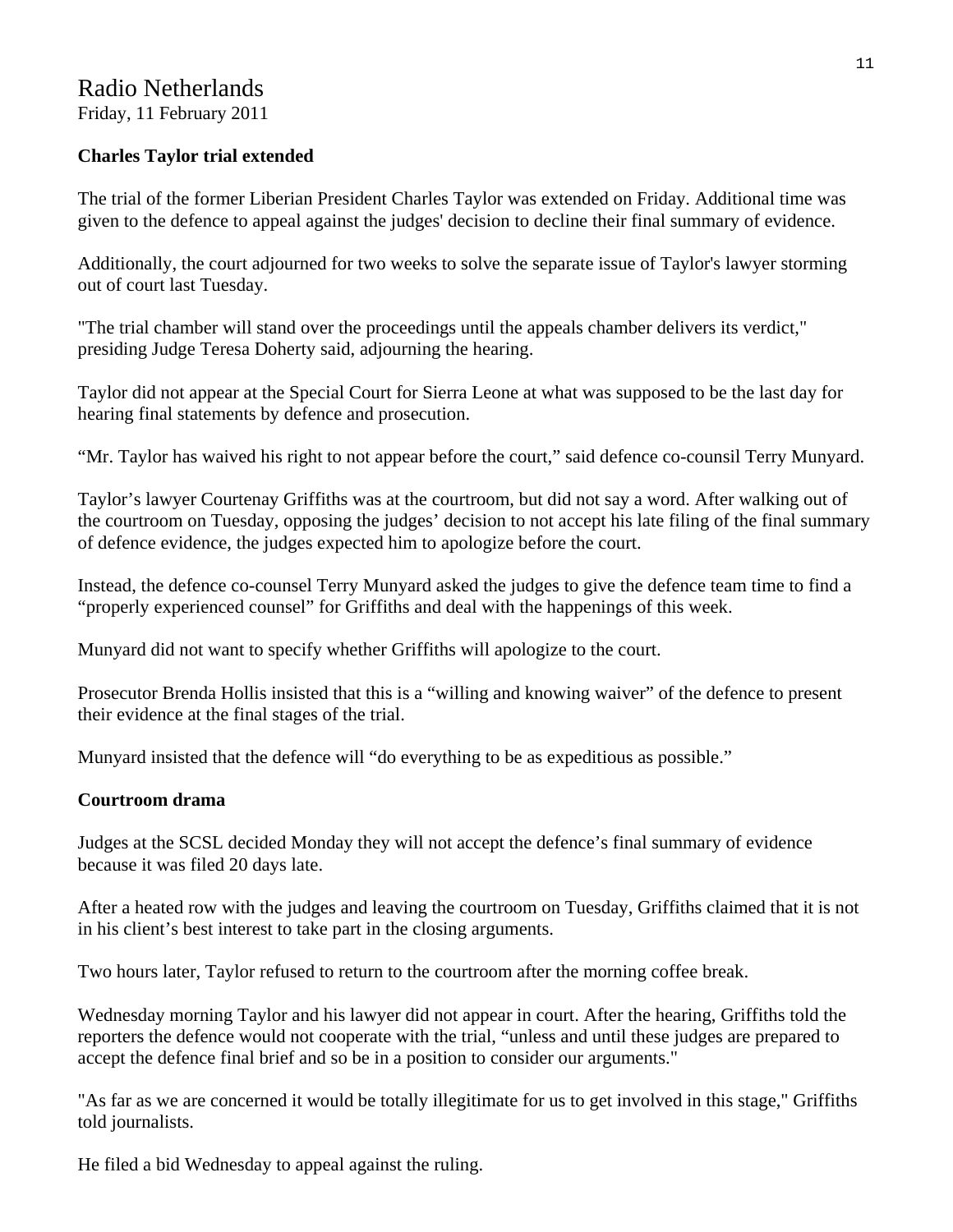Griffiths insisted the defence will not show up at court today for the final day of the closing statements.

On Wednesday evening, judges issued an order for Taylor's lawyer to appear before them today. They demanded that Griffiths apologize for walking out of the courtroom, or "the Trial Chamber may impose sanctions" upon him.

#### **Plea: not guilty**

Taylor, 62, pleaded not guilty to 11 counts of war crimes and crimes against humanity, claiming his trial was based on "lies" and an intelligence conspiracy.

The former Liberian president is accused of arming and controlling the Revolutionary United Front (RUF) rebels in neighbouring Sierra Leone during a 10-year campaign of terror.

He denied having received any blood diamonds, and rejected testimony that he had eaten human flesh. The court's verdict is not expected before the middle of the year.

Charles Taylor is the first African head of state to be tried by an international tribunal.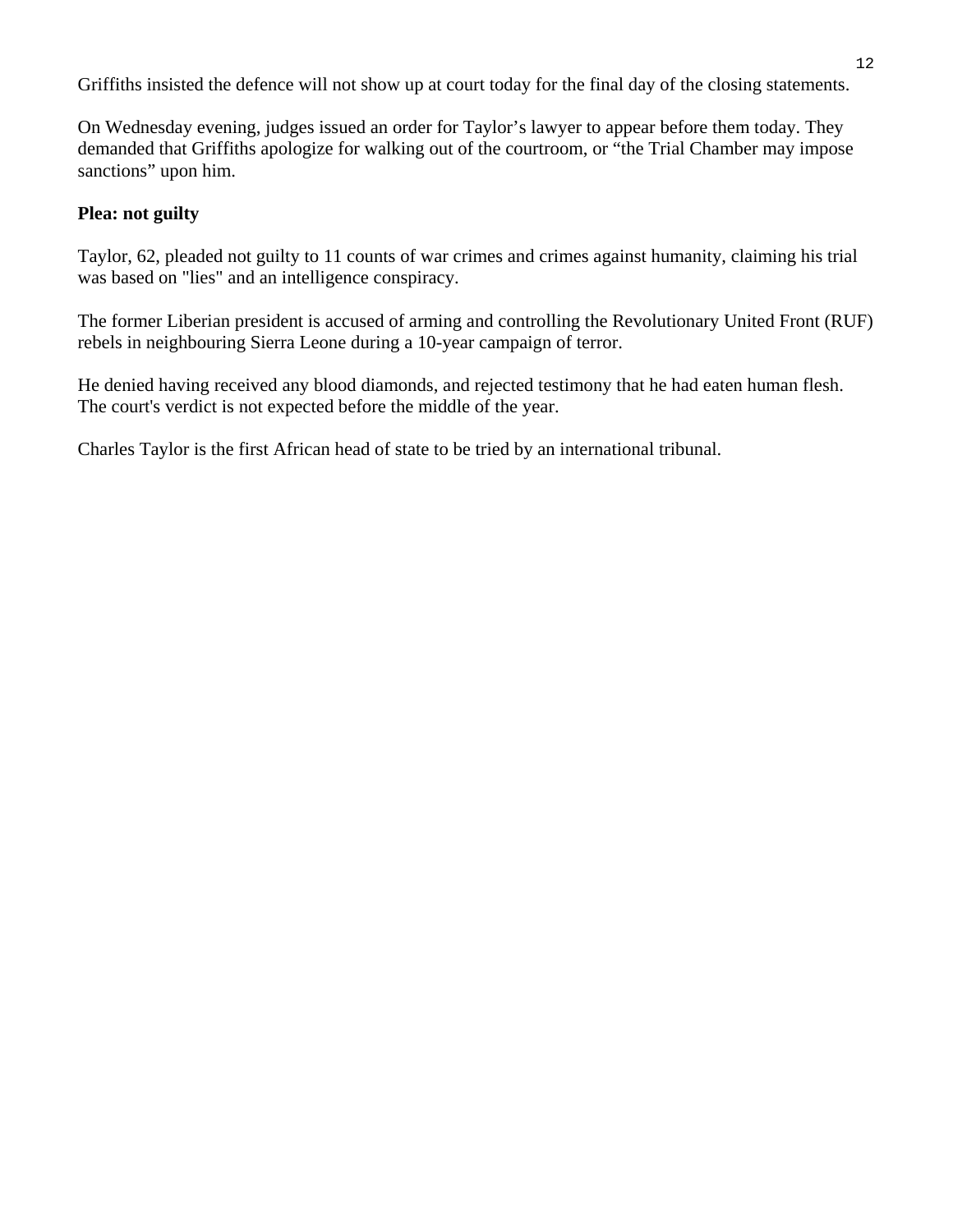#### **Charles Taylor allowed to appeal over documents**

THE HAGUE, Feb 11 (Reuters) - Former Liberian president Charles Taylor, who boycotted his war crimes trial for a third day on Friday, was granted the right to appeal over key documentation for a case that has drawn international interest.

Taylor, the first African leader to stand trial for war crimes, has denied 11 charges of instigating murder, rape, mutilation, sexual slavery and conscription of child soldiers during the civil war in Sierra Leone in the 1990s.

Prosecutors accuse Taylor of directing Revolutionary United Front rebels who raped, killed and hacked the limbs off women, men and children in a campaign of terror, and say he sought control of Sierra Leone's diamond mines, using so-called "blood diamonds" from the conflict zone for profit or to buy weapons.

The case is being followed closely in West Africa, Europe and the United States because of the political and security implications, and a final ruling is expected later this year.

A U.S. diplomat has warned that if Taylor is acquitted or gets a light sentence, his return to Liberia could "tip the balance in a fragile peace".

Taylor and his defence lawyer Courtenay Griffiths boycotted most of the hearings this week after the Special Court for Sierra Leone refused to accept the defence's almost 600-page final case summary because they filed it 20 days late.

But on Friday, the judges agreed to allow Griffiths to appeal that decision and postponed hearings for two weeks.

Griffiths welcomed the court's decision.

"I think that reason is finally beginning to prevail and that by granting or allowing us permission to appeal the decision to refuse our final brief, we are on track now hopefully to bring this trial to an appropriate ending," Griffiths told reporters outside the court.

"I am hopeful that we can file by Tuesday or Wednesday next week and then the members of the appeal chamber will deliberate on our application and hopefully thereafter we might get a result by the following week because I am sure everyone is anxious to bring these proceedings to a close, including us on the defence side."

Griffiths had requested an extension of the filing time limit before the January deadline.

He said he had been waiting for the judges to rule on eight legal matters and therefore had not been ready to file his summary.

Taylor's lawyer has questioned the Sierra Leone court's impartiality, citing leaked U.S. diplomatic cables which he says suggest Taylor's prosecution was politically motivated.

More than three years of testimony was due to end this week, but proceedings were briefly thrown into disarray on Tuesday when Griffiths stormed out of the court.

Justice Richard Lussick sharply rebuked Taylor and the defence, telling them: "You're not running the court you know." (Reporting by Svebor Kranjc; writing by Aaron Gray-Block; editing by Sara Webb)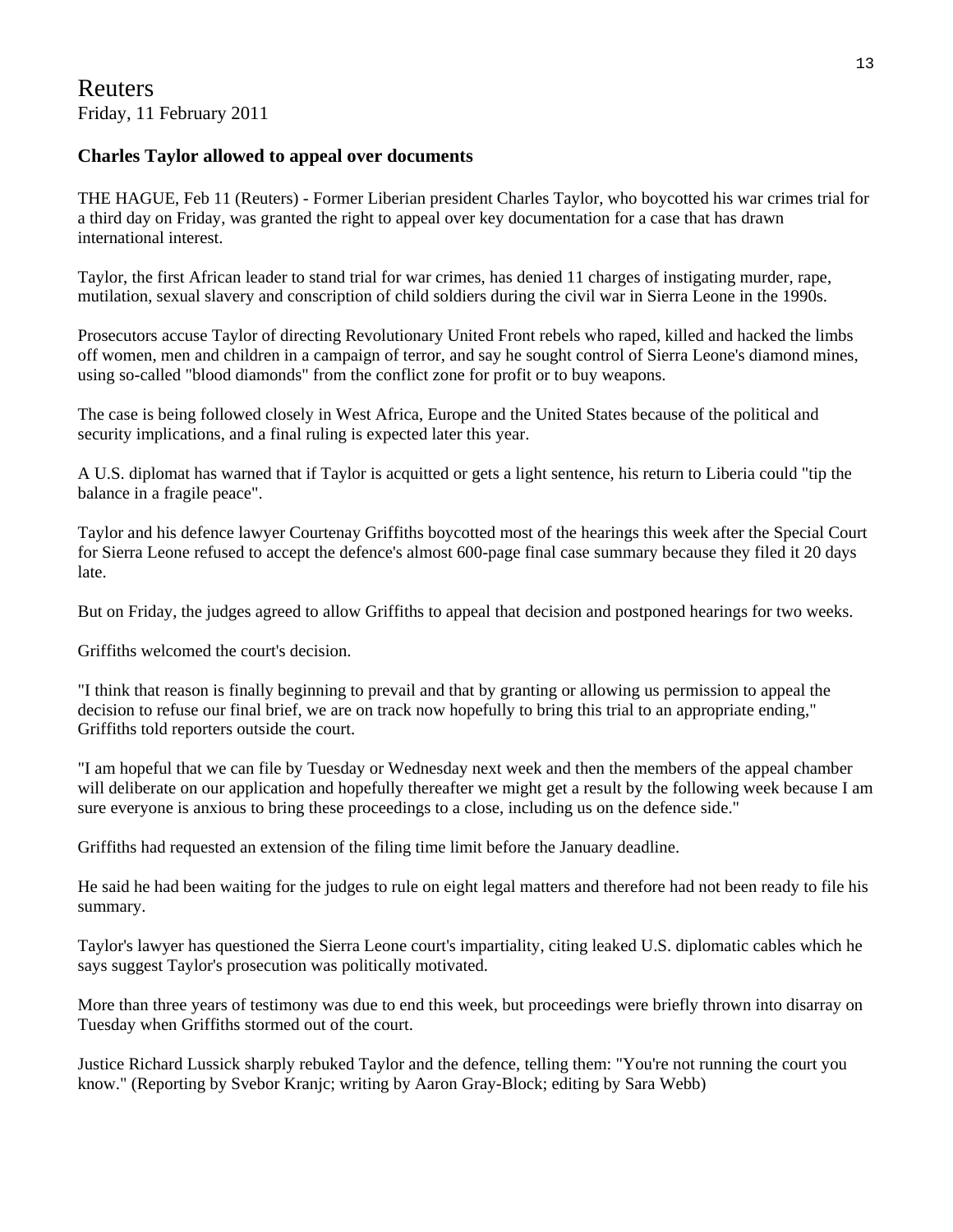#### **Taylor trial adjourned pending defense appeal**

LEIDSCHENDAM, Netherlands -- Charles Taylor's war crimes trial has been put on hold indefinitely after judges allowed his lawyer to appeal their decision not to accept a written summary of the defense case.

Taylor's lawyer, Courtenay Griffiths, says "reason is finally beginning to prevail" after Special Court for Sierra Leone judges allowed him to appeal their earlier ruling rejecting the 547-page final statement because it was filed late.

Taylor's three-year trial had been due to close Friday, but it has been suspended until the appeals chamber issues its decision on the closing brief.

Griffiths had been ordered to apologize for storming out of court Tuesday, but he asked for two weeks to hire another lawyer to represent him in his heated dispute with two of the three-judge panel.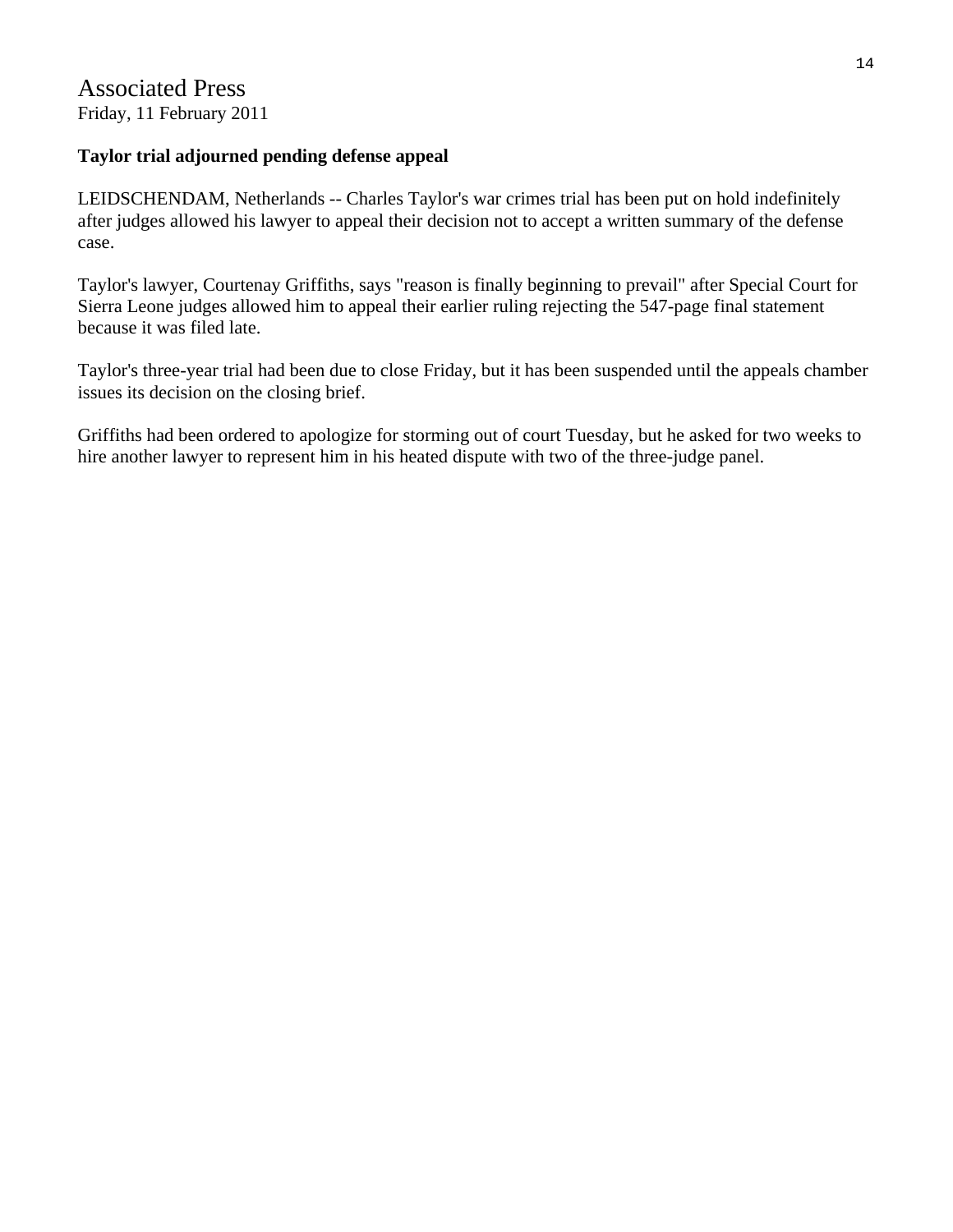Associated Press Friday, 11 February 2011

#### **Taylor trial adjourned pending defense appeal**

#### By MIKE CORDER

LEIDSCHENDAM, Netherlands -- Charles Taylor's war crimes trial was put on hold indefinitely Friday after judges allowed his lawyer to appeal their refusal to accept a written summary of the defense case.

The closing stages of Taylor's three-year trial for fuelling Sierra Leone's brutal 1991-2002 civil war were thrown into turmoil this week when Taylor and his lawyer Courtenay Griffiths boycotted a hearing Tuesday.

Griffiths called the proceedings "a farce" after judges at a U.N.-backed Special Court for Sierra Leone rejected Taylor's final written summary of the case because it was filed 20 days too late.

"I think reason is finally beginning to prevail," Griffiths told reporters outside the courtroom after judges allowed the appeal. "We are on track now hopefully to bring this trial to a proper ending."

The judges had been due to close the trial Friday and begin deliberating their verdicts, but it has been suspended until the appeals chamber issues its decision on the closing brief - a process likely to take weeks.

Taylor has pleaded innocent to 11 charges including murder, torture and using child soldiers for allegedly arming and supporting rebels notorious for hacking off the limbs of their enemies.

Prosecutors say that from his seat of power in the Liberian capital, Monrovia, he backed Sierra Leone's Revolutionary Front in return for "blood diamonds" illegally mined using slave labor.

Testifying in his own defense, Taylor has cast himself as a statesman who attempted to broker peace in West Africa.

Griffiths had been ordered to apologize for storming out of court Tuesday, but did not speak at Friday's hearing. Another member of Taylor's defense team, Terry Munyard, asked for two weeks to hire another lawyer to represent Griffiths in his heated dispute with two of the three-judge panel.

Presiding Judge Teresa Doherty scheduled a hearing for Feb. 25 to discuss whether Griffiths should apologize.

Taylor is the first African head of state to stand trial at an international war crimes court.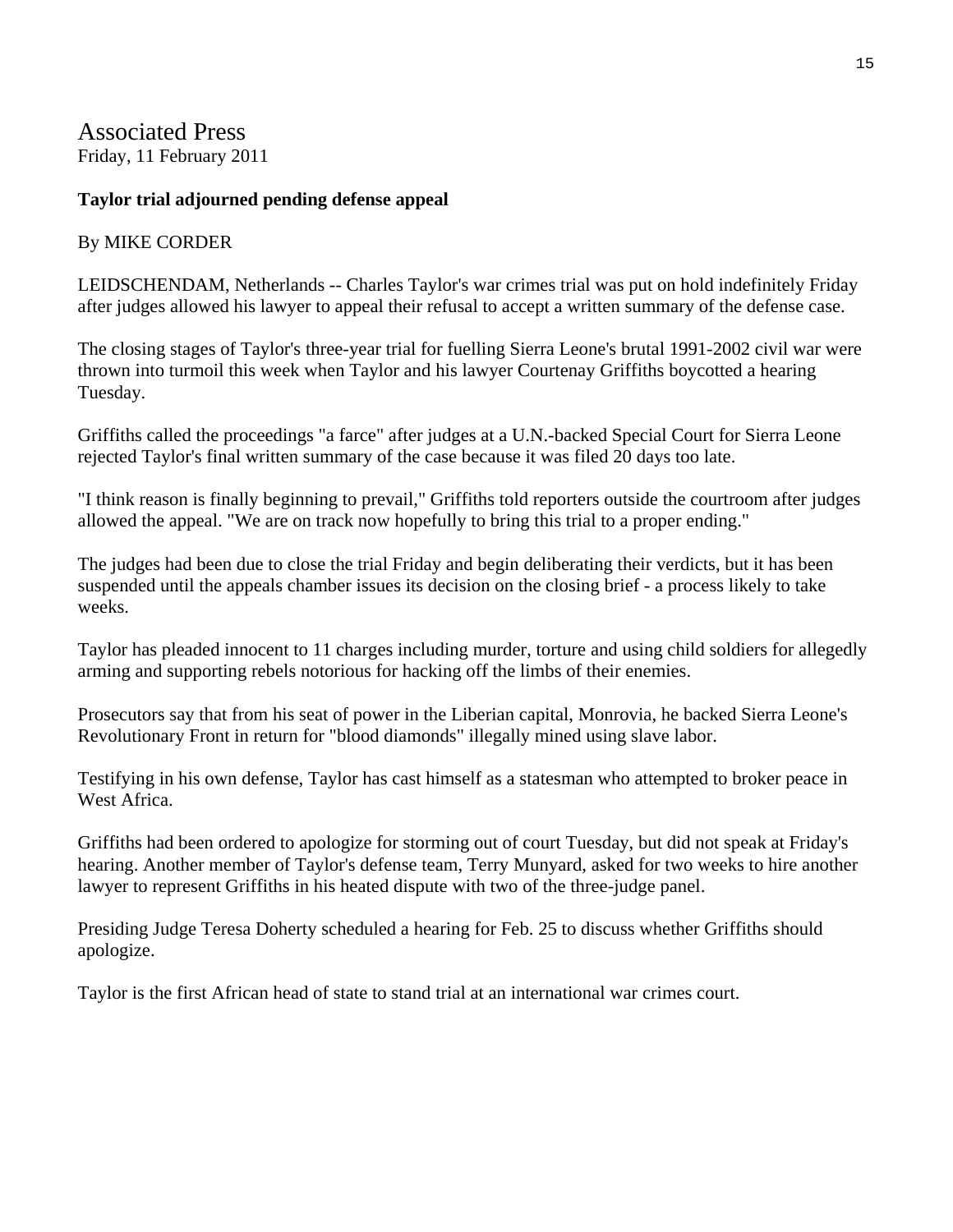# Deutsche Presse-Agentur

Friday, 11 February 2011

#### **Charles Taylor lawyer granted additional time to present case**

 The Hague - A court in The Hague on Friday granted Charles Taylor's defence lawyers additional time to submit their closing arguments in the war crimes trial of Liberia's former president.

The three-year-long trial had been due to close this week, with judges retiring to consider their verdict.

But the UN-backed Special Court for Sierra Leone allowed the defence team leave to appeal an earlier decision not to accept documents beyond the scheduled deadline.

The hearing was adjourned indefinitely.

Taylor and his British lawyer, Courtenay Griffiths, had boycotted earlier hearings in protest at judges' refusal to let them submit a 500-page analysis of the trial proceedings.

 Griffiths said he needed more time to show to the court that the United States and Britain had tried to influence the trial and push through a guilty verdict to prevent Taylor from returning to Liberia.

The lawyer has based his claims on diplomatic cables from both countries recently published by the WikiLeaks whistleblower website.

 On Tuesday, Prosecutor Brenda Hollis asked judges to find Taylor guilty on all 11 charges of war crimes and crimes against humanity.

 The 63-year-old, who served as president of Liberia between 1997 and 2003, is the first African leader to have been brought to justice by an international court.

 He is accused of having fuelled a bloody 10-year civil war in neighbouring Sierra Leone and pocketed a large amount of looted diamonds to deliver weapons to the Revolutionary United Front.

Taylor has dismissed the allegations as a 'pack of lies.'

The court had been expected to issue its verdict in the summer, but that could now be deferred.

 More than 120,000 people died in the civil war until it ended with the deployment of West African peacekeepers in 1999.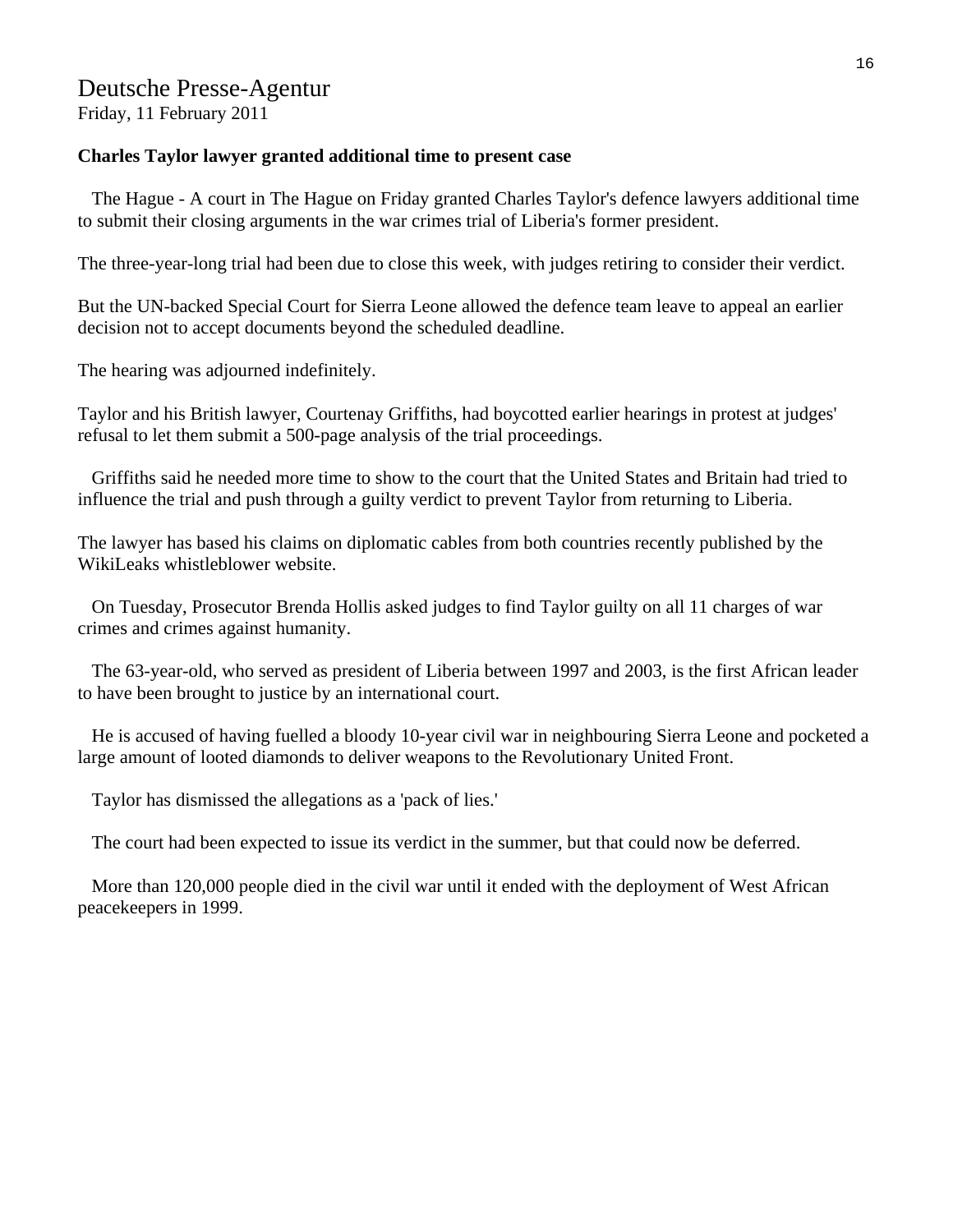### **Charles Taylor war crimes trial extended in The Hague**

Former Liberian President Charles Taylor in court on 8 February 2011 Charles Taylor is accused of selling "blood diamonds" from Sierra Leone

The war crimes trial of Liberia's former President Charles Taylor has been extended after judges said they would decide on a defence appeal.

Friday was due to be the last day of the trial, which began in 2007.

But defence lawyer Courtenay Griffiths stormed out of court this week after judges refused to accept the late submission of a document.

Mr Taylor denies 11 counts - including murder, rape, and using child soldiers during the civil war in Sierra Leone.

He is accused of arming and controlling the Revolutionary United Front (RUF) rebels during a 10-year campaign of terror conducted largely against civilians.

The RUF became infamous for hacking off the limbs of their victims, and using rape and murder to terrorise the population.

Mr Taylor also boycotted the opening of his trial in June 2007, arguing he would not get a fair hearing. 'Blood diamonds'

Mr Griffiths was in court on Friday but Mr Taylor was not. Continue reading the main story Analysis Peter Biles BBC News, The Hague

One of the reasons why Courtenay Griffiths missed the 14 January deadline for the submission of the final trial brief was that new evidence came to light.

A Wikileaks cable that was published in December 2010, corroborated Charles Taylor's long-standing allegation that powerful Western countries, including the United States and Britain, were "out to get him", in the words of Mr Griffiths.

The defence may be arguing that this has become a political trial, but the thrust of the prosecution's summing-up this week was that Mr Taylor was the central figure, "the critical actor" and "the godfather", during his support for the Revolutionary United Front (RUF) rebels in Sierra Leone during the "campaign of terror" there in the 1990s.

The Open Society Initiative, a non-governmental organisation that has been monitoring this case, says the trial of Mr Taylor boils down to one question: Was the former Liberian president behind the mayhem and crimes committed in Sierra Leone?

\* Waiting game as trial extended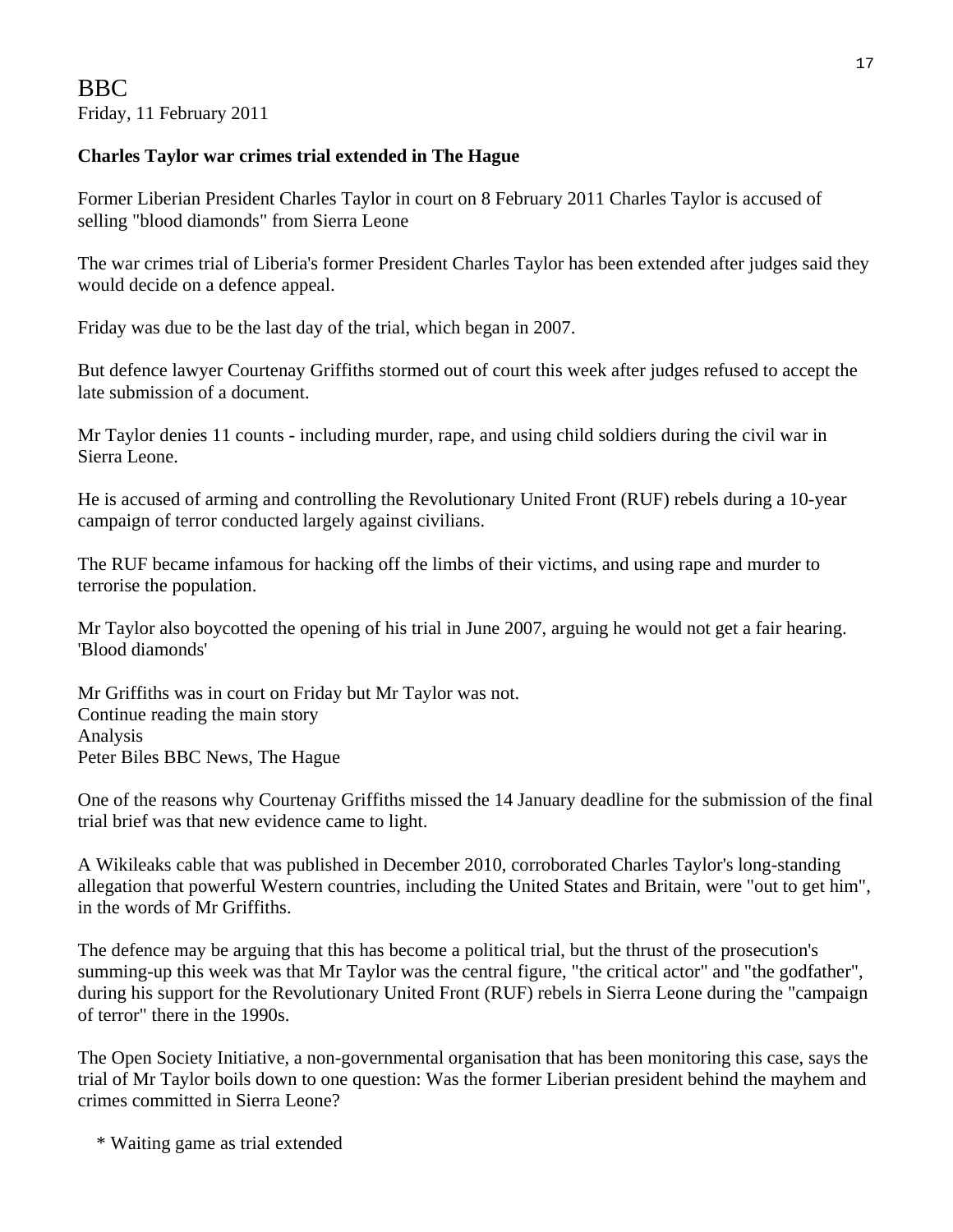Mr Taylor and his lawyers were upset at the court's refusal to accept a 500-page written summary of the trial that was submitted late.

"What we were trying to do is ensure we get some semblance of justice out of this and it's turned into this personalised attack on us," Mr Griffiths told reporters outside the court on Wednesday. "I find it totally despicable."

The defence team has now been granted leave to appeal.

The BBC's Peter Biles in The Hague says after that appeal has been heard - perhaps within the next two weeks - the defence will still need to discuss whether it will be allowed to present closing oral arguments.

The separate issue over the apology demanded by the judges from Mr Griffiths is potentially a disciplinary matter and has been deferred until 25 February, he says.

The defence has argued that Mr Taylor tried to broker peace in Sierra Leone at the request of regional powers.

He is accused of selling "blood diamonds" for the rebels, in return for supplying them with weapons.

Last year supermodel Naomi Campbell and actress Mia Farrow were summoned to give evidence at the trial.

The prosecution was trying to establish a link between Mr Taylor and a number of uncut diamonds that Miss Campbell said she had been given in South Africa in 1997.

The Special Court for Sierra Leone in The Hague has heard from more than 100 witnesses in what is the first international trial of an African former head of state.

The judges are expected to deliver a verdict later in the year.

If convicted, Mr Taylor would serve a prison sentence in the UK.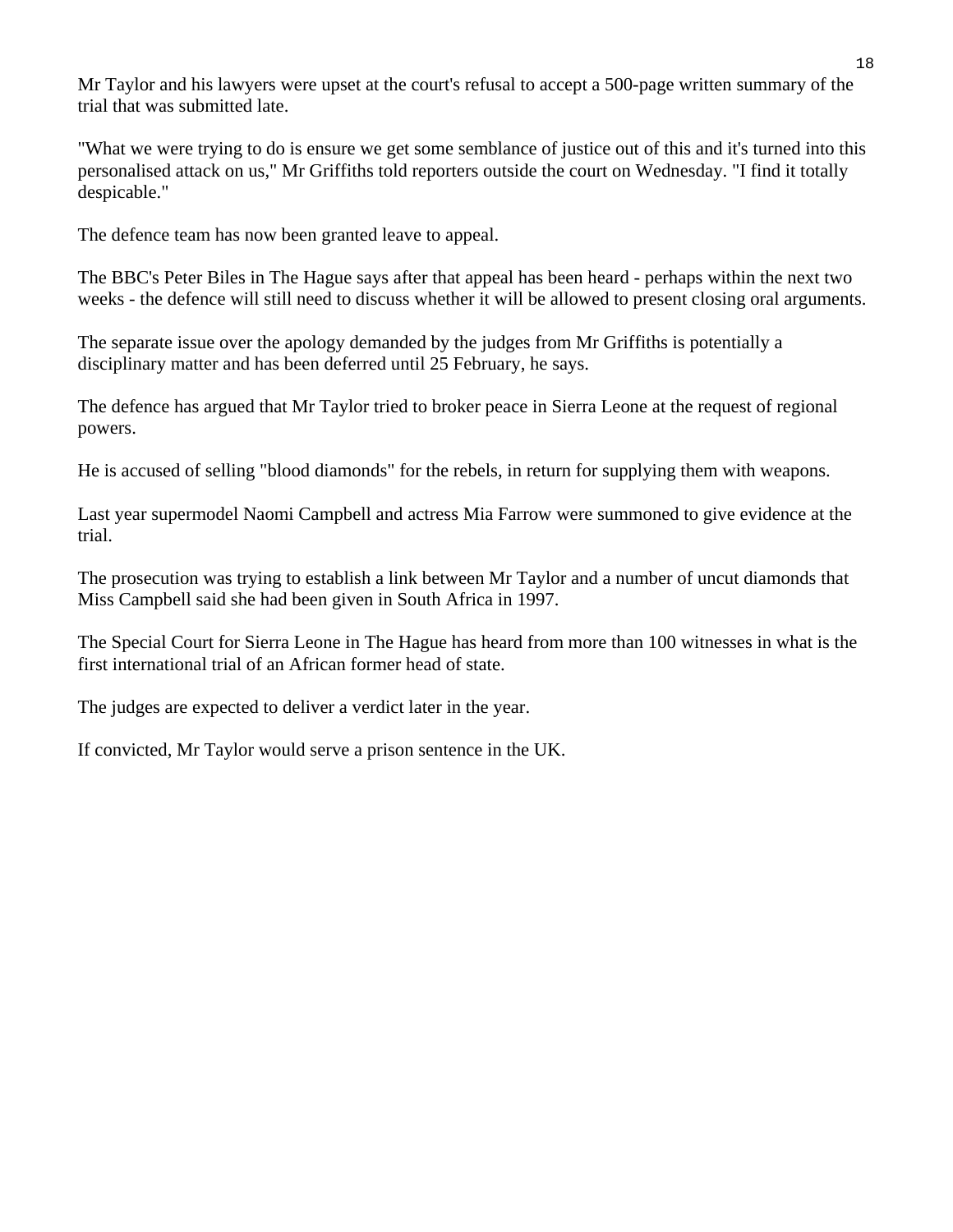Al Arabiya Thursday, 10 February 2011

### **Cassese says Bellemare slow in indicting Hariri assassins**

Hariri court judge wants prosecutor to quit: sources

NEW YORK (Talal Al-Haj)

President of the Special Tribunal for Lebanon, Italian Judge Antonio Cassese, has made extensive efforts to convince the Security Council's permanent members of the necessity of Prosecutor Daniel Bellemare's resignation from his position, well-informed sources told Al Arabiya.

The Special Tribunal for Lebanon in The Hague has been the subject of controversy not only in Lebanon, but also within its own walls.

The President of the Tribunal questioned the efficiency of Bellemare's work and argued that the prosecutor has been extremely slow in presenting his indictments against those responsible for the assassination of former Lebanese Prime Minister Rafiq al-Hariri, reliable sources familiar with the situation told Al Arabiya.

Bellemare, according to Al Arabiya sources, indicated that he has three draft indictments to be submitted separately and consequently. The first indictment was submitted on January 17.

# **No Syrians**

The sources also confirmed that each of these three indictments would contain two or three names, none of which are Syrian nationals. Judge Cassese argued that since neither the January indictment, nor the upcoming indictments contain a single Syrian national, there should be no such long delays in submitting all three indictments.

Cassese's concerns about the delays in issuing the indictments were shared by many senior UN officials prior to the submission of the January indictment. However, unlike these officials, the submission of one indictment has not removed Cassese's concerns.

Prosecutor Bellemare pointed out that indicting Syrian nationals would require resources not currently at his disposal, according to Al Arabiya sources.

But the United States, France, and the United Kingdom have rejected Judge Cassese's appeal to pressure Bellemare into resignation, the sources said.

The three western permanent Security Council members argued strongly against any major changes inside the STL at this time.

Meanwhile, Pre-Trial Belgian Judge Daniel Fransen is expected to issue his decision by the end of May or in June regarding the January indictment. At that time, the Court will issue arrest warrants for the accused.

If the accused do not submit voluntarily to the Court or get arrested, they will be tried in absentia at the end of September or in October of this year.